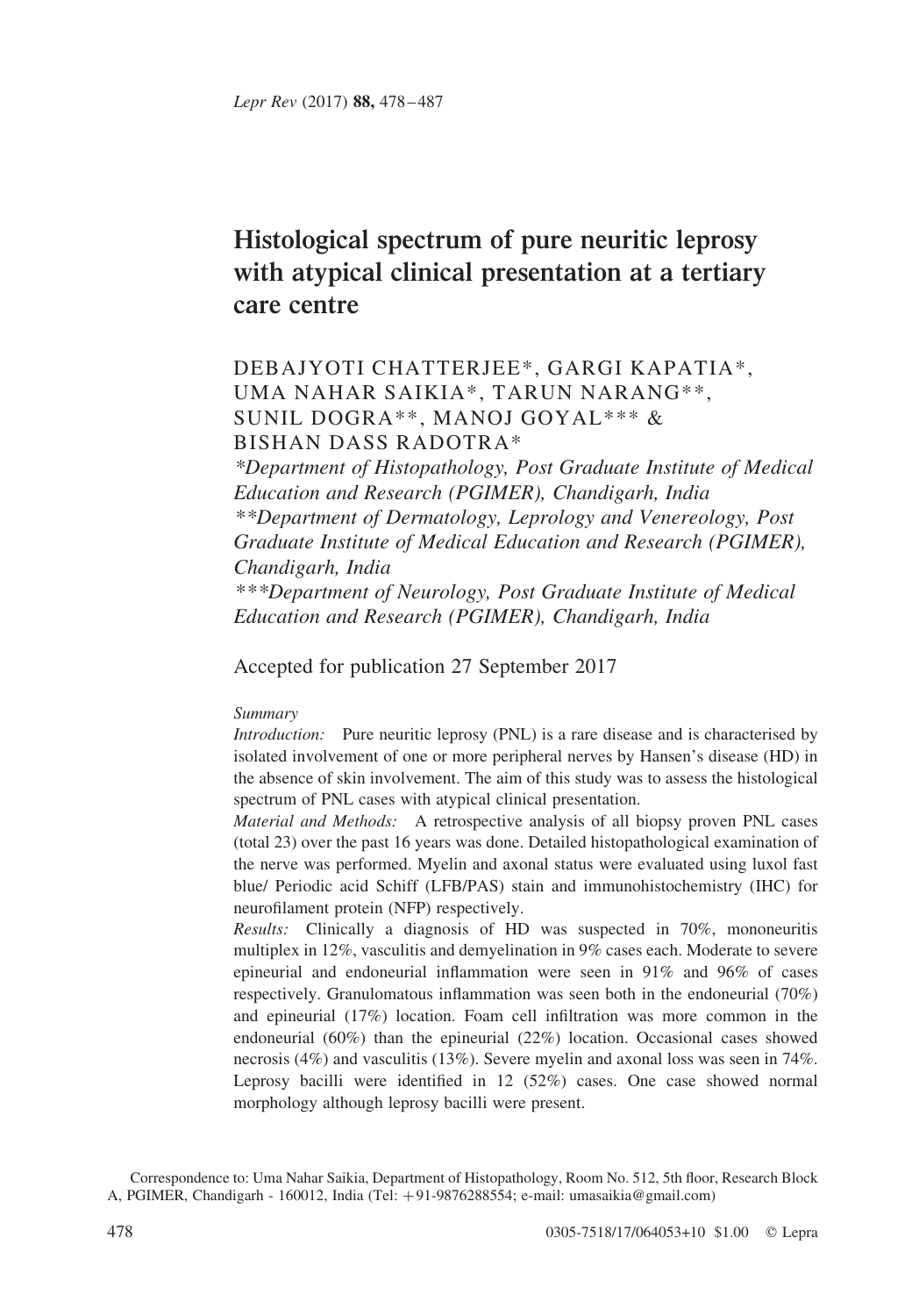Conclusion: Although PNL is known to cause endoneurial inflammation, epineurial inflammation or even granulomas can be seen. Necrosis and vasculitis are rarely seen in PNL. Myelin and axonal loss are almost universal. Even if morphologically the biopsy is normal, staining for leprosy bacilli should be performed on all suspected PNL cases.

Keywords: Hansen's disease, neuritis, granuloma, foam cells, acid fast bacilli, pure neuritic leprosy

## Introduction

Leprosy, also called Hansen's disease (HD), is an important public health problem in developing countries including India, despite the fact that its worldwide prevalence has decreased from 5.4 million in the [1](#page-8-0)980s to a few hundred thousand now.<sup>1</sup> India accounted for 60% of new cases of leprosy detected worldwide in 2015 despite the fact that leprosy has been declared eliminated from India since December  $2005<sup>1</sup>$  $2005<sup>1</sup>$  $2005<sup>1</sup>$ 

Skin involvement is almost universal in HD, while some cases show isolated nerve involvement. Pure neuritic leprosy (PNL), defined as neural involvement by HD in the absence of skin involvement, accounts for  $4-8\%$  of all HD cases.<sup>2-4</sup> Other names used in the literature to describe this entity include purely neural or poly-neuritic, pure neural, primary neural and primary neuritic leprosy.[4](#page-8-0) PNL may be associated with considerable deformity and disability.

Histopathological examination of a peripheral nerve biopsy is the gold standard for diagnosis of PNL, though most of the cases are diagnosed on clinical findings and electroneuromyographical (ENMG) findings.<sup>[5](#page-8-0)</sup> Clinically, peripheral nerves may be thickened in PNL. Nerve conduction studies may show sensory or sensorimotor, axonal, demyelinating, or mixed axonal and demyelinating multiple mononeuropathy or symmetrical confluent peripheral neuropathy.[6](#page-8-0) Thus a nerve biopsy is required only in clinically doubtful or challenging cases. The underlying mechanism of neural involvement in HD is an inflammatory process involving the nerve due to Mycobacterium leprae. These affected nerves can show well- to ill-formed epithelioid cell granulomas, neural fibrosis, lymphocytic inflammation or foam cells depending on the type of leprosy.<sup>[7](#page-8-0)</sup> As several other infectious and noninfectious granulomatous conditions may mimic HD on histopathology, it is important for a histopathologist to be aware of the histological spectrum of PNL, more so as treatment protocols differ for different conditions. This study was performed to evaluate the histological spectrum of PNL with atypical clinical and electrophysiological findings and to compare various histological parameters between leprosy bacilli positive and negative patients.

## Materials and methods

This retrospective study included all histologically proven cases of PNL at the Department of Histopathology in the Post Graduate Institute of Medical Education and Research (PGIMER), Chandigarh between January 2000 and December 2016. Cases which were clinically diagnosed as PNL were not biopsied. As a protocol, all the cases with symptoms suggestive of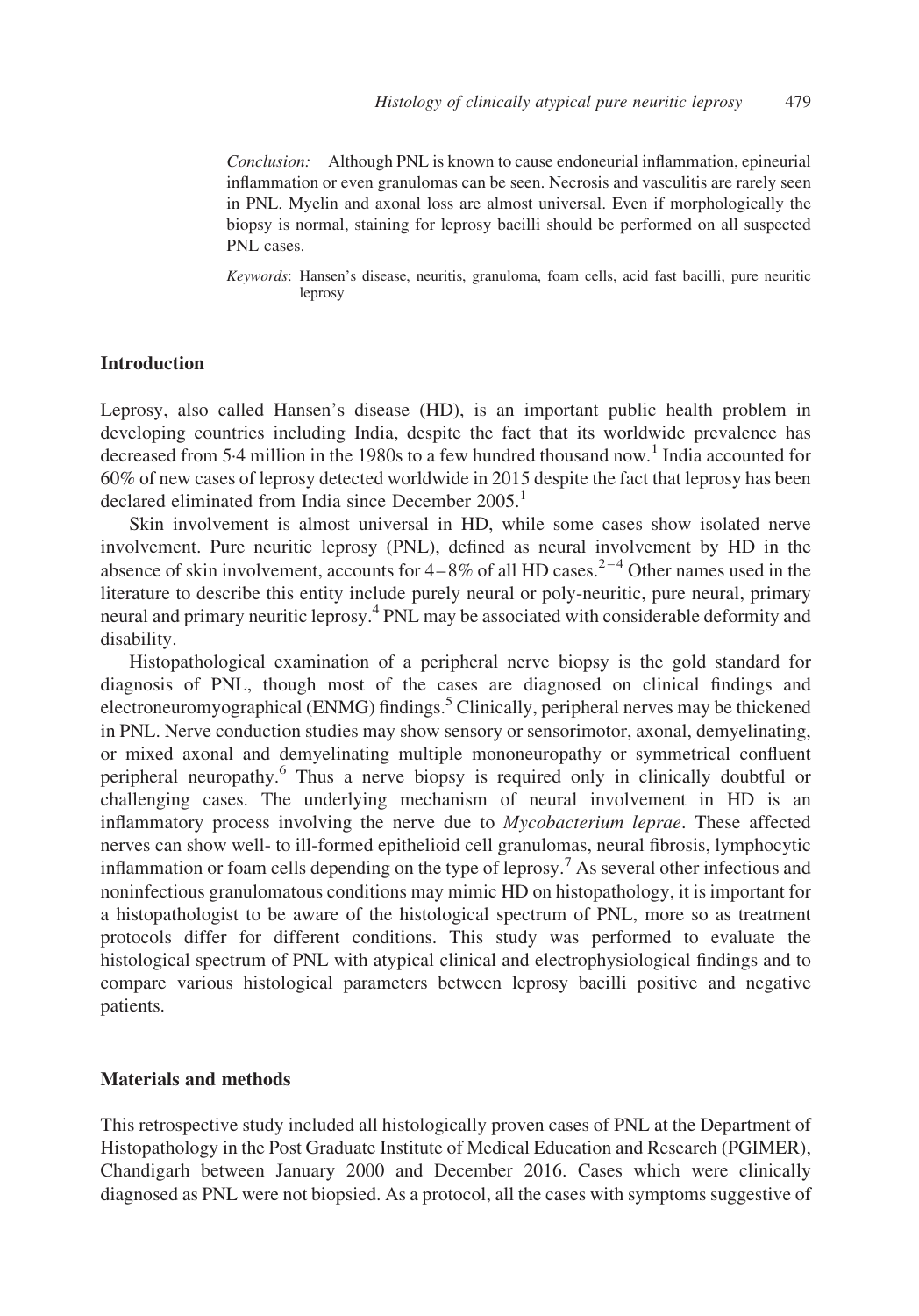peripheral neuropathy are evaluated in detail including routine tests (complete haemogram, detailed biochemistry including renal, liver and thyroid function tests, erythrocyte sedimentation rate, C reactive protein and complement levels, autoantibody profile, Sjogren's work up, serum and urine electrophoresis) and special investigations (nerve conductions studies, paraneoplastic work up including antibody screen and whole body positron emission tomography and nerve biopsy), which are guided by the clinical scenario.

The criteria for diagnosing PNL were as follows- (1) Clinically, the patient presents with peripheral neuropathy. (2) The patient is from endemic area or has a family history of HD. (3) Peripheral nerve thickening on palpation. (4) Typical ENMG abnormalities. (5) Absence of other co-morbidities including diabetes mellitus, autoimmune diseases, paraproteinemia or other systemic disorders. (6) Absence of any skin manifestation. Cases fulfilling all these criteria were clinically diagnosed as PNL and were not biopsied. Cases not meeting all the criteria, but where PNL was clinically suspected, were subjected to nerve biopsy.

All the biopsies were retrieved from the archive and reviewed independently by three histopathologists. A final decision on histopathological findings was reached through consensus. Detailed demographic profile, clinical and electrophysiological findings were recorded from histopathology requisition forms. Histopathological features were noted in each case in detail. Histochemical stains including modified Ziehl-Neelsen stain for detection of leprosy bacilli/AFB (acid fast bacilli) and Luxol Fast Blue/periodic acid schiff (LFB/PAS) stain for myelin were performed in all cases. Axonal damage was assessed using immunohistochemistry for neurofilament protein (NFP). The histological parameters which were assessed included:

- 1. Epineurial and endoneurial fibrosis
- 2. Epineurial and endoneurial lymphomononuclear inflammation
- 3. Epineurial and endoneurial granuloma
- 4. Epineurial and endoneurial foam cells
- 5. Perivascular inflammation
- 6. Vasculitis
- 7. Necrosis
- 8. Leprosy bacilli positivity
- 9. Myelin and axonal loss

All these histological parameters were further graded on a scale from 0 to 3 i.e. (0 - absent, 1 - mild, 2 - moderate and 3 - marked).

## **Results**

Within this study period of 16 years, a total of 76 patients were suspected to have PNL. Among them, 46 showed classical clinical and ENMG findings and met the diagnostic criteria of PNL. Nerve biopsy was not carried out in these cases. Out of the remaining 30 cases suspected as PNL clinically, nerve biopsy showed features of HD in 16 patients, while it was either normal or showed alternate pathology in 14 patients. In addition during this period seven nerve biopsies taken from patients clinically diagnosed with illnesses other than HD, showed histological features of HD. Thus there were 23 (16 suspected and 7 unsuspected) biopsy-proven patients with PNL who were included in the study.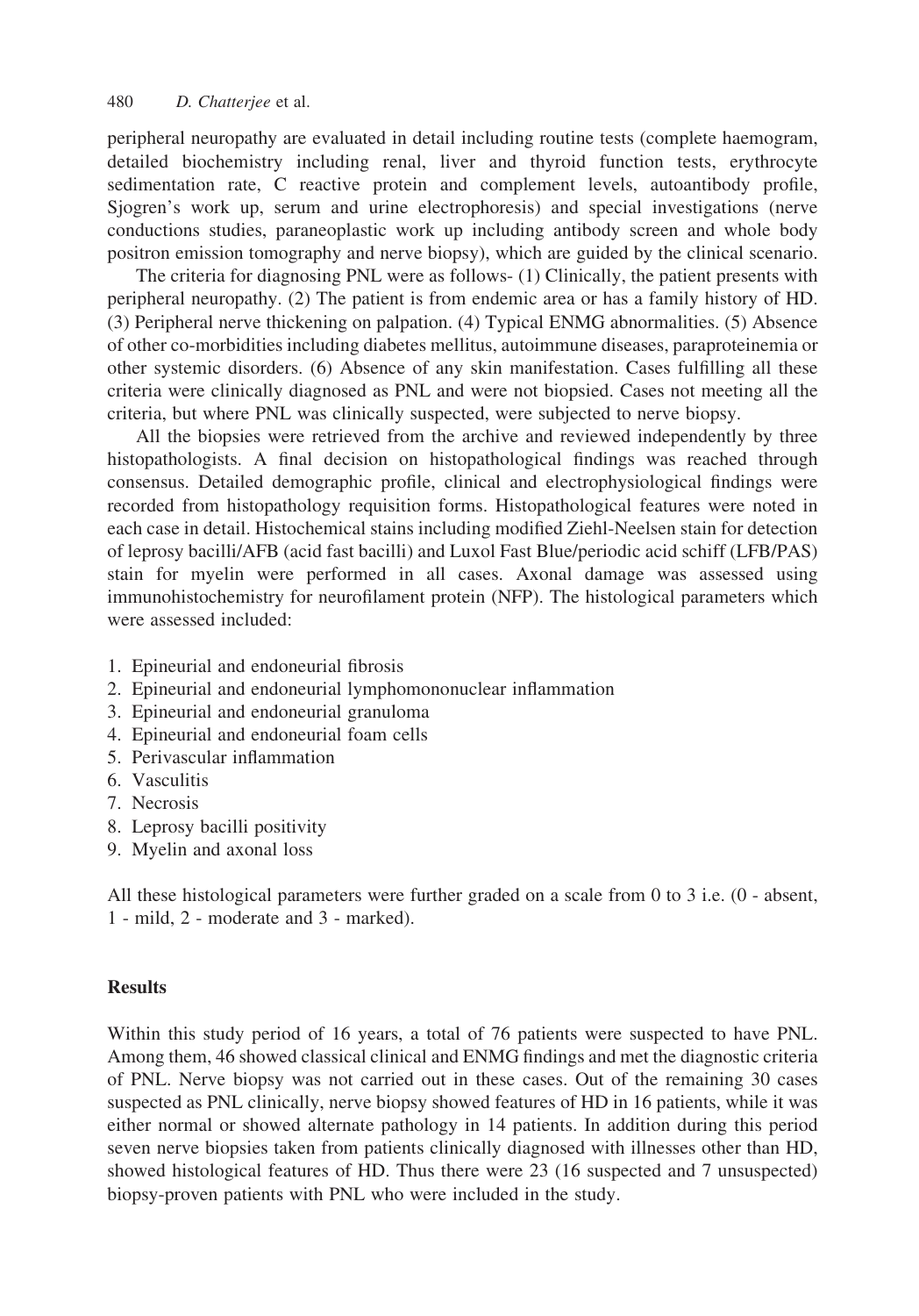<span id="page-3-0"></span>The mean age of the patients was 41 years (range:  $22-82$  years). Men  $(n = 20)$ outnumbered women  $(n = 3)$  by 6.7:1. In 16 (70%) patients, HD was the primary clinical diagnosis, while it was mononeurtitis multiplex of undetermined etiology in 3 (12%), vasculitis in 2 (9%) and chronic inflammatory demyelinating polyneuroradiculopathy (CIDP) in 2 (9%) patients. The sural nerve was the most common nerve biopsied in 16 cases (70%) followed by the dorsal cutaneous branch of the ulnar ( $n = 5$ ; 17%), dorsal cutaneous branch of the radial  $(n = 1)$  and lateral cutaneous nerve of the forearm  $(n = 1)$ . None of these patients had any cutaneous involvement by HD. A skin biopsy was performed in seven patients who did not reveal any evidence of HD. Slit skin smears were negative in all patients.

Both longitudinal and transverse sections of the nerve were present in 12 cases (52%); transverse section only in 7 cases (30%) and longitudinal section only in four cases (17%). The average number of fascicles noted was five (range: 3–13). Epineurial thickening and fibrosis were present in 22 (96%) cases, while endoneurial fibrosis was noted in 12 (52%) cases (Figure 1A).

Inflammation was noted both in endo and epi-neurial regions. The inflammatory infiltrate was composed of variable proportions of lymphomononuclear cells, foamy macrophages and epithelioid cells, with or without the formation of granulomas. Endoneurial lymphomononuclear inflammation was noted in 22 (96%) patients whereas epineurial lymphomononuclear inflammation was seen in 21 (91%) patients [\(Table 1](#page-4-0)).

Evidence of epithelioid cell granulomas was present in 16 (70%) patients. All of them showed granulomas in the endoneurial location (Figure 1B), while four (17.4%) patients



Figure 1. (A) Photomicrograph of nerve biopsy showing marked epineurial (blue arrow) and endoneurial (white arrow) fibrosis (HE,  $\times$ 100). (B) Transverse section of nerve biopsy showing multiple endoneurial epithelioid cell granulomas (HE, 40). (C) Longitudinal section of nerve biopsy showing multiple endoneurial and few epineurial (black arrow) epithelioid cell granulomas (HE,  $\times$ 40). (D) Endoneurial foamy macrophage infiltrate in a nerve biopsy (HE,  $\times$ 400). (E) Nerve biopsy showing moderately dense perivascular infiltrate in the epineurial compartment (HE, £400). (F) Focal endoneurial fibrinoid necrosis (blue arrow) surrounded by granulomas and Langhans giant cell (HE,  $\times$ 200).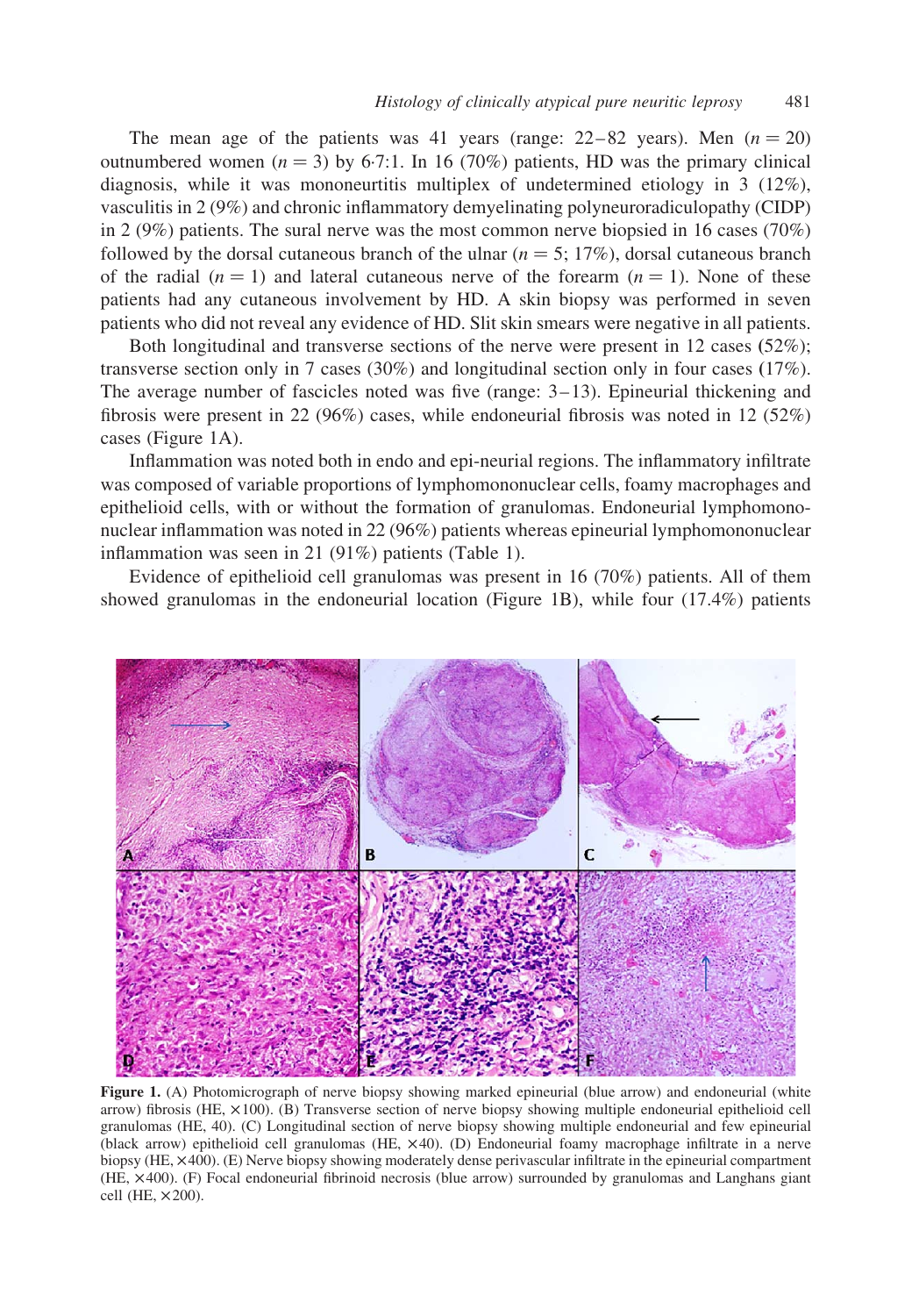#### <span id="page-4-0"></span>482 D. Chatterjee et al.

Table 1. Spectrum of morphological changes in pure neuritic leprosy

| Feature                                  | No. of cases   | Percentage |
|------------------------------------------|----------------|------------|
| Epineurial fibrosis                      | 22             | 95.6       |
| <b>Endoneurial fibrosis</b>              | 12             | 52.2       |
| Epineurial lymphomononuclear infiltrate  | 21             | 91.3       |
| Mild                                     | 3              | 13         |
| Moderate                                 | 10             | 43.5       |
| Severe                                   | 8              | 34.8       |
| Endoneurial lymphomononuclear infiltrate | 22             | 95.6       |
| Mild                                     | $\Omega$       | $\Omega$   |
| Moderate                                 | 14             | 60.9       |
| Severe                                   | 8              | 34.8       |
| Endoneurial granuloma                    | 16             | 69.6       |
| Epineurial granuloma                     | $\overline{4}$ | $17-4$     |
| Endoneurial foam cells                   | 14             | 60.9       |
| Epineurial foam cells                    | 5              | 21.7       |
| Myelin loss                              | 22             | 95.6       |
| Mild                                     | $\overline{0}$ | $\Omega$   |
| Moderate                                 | 5              | $21-7$     |
| Severe                                   | 17             | 73.9       |
| Axonal degeneration                      | 22             | 95.6       |
| Mild                                     | $\Omega$       | $\Omega$   |
| Moderate                                 | 5              | $21-7$     |
| Severe                                   | 17             | 73.9       |

showed granulomas in the epineurial space as well [\(Figure 1C](#page-3-0)). Out of 16 patients having granulomas, 10 showed hyalinised granulomas due to extensive endoneurial fibrosis and hence were difficult to recognise. No case featured isolated epineurial granulomas. Granulomas were seen better by performing serial sections and the examination of multiple sections. None of these cases had any evidence of sarcoidosis elsewhere in the body either clinically or on laboratory evaluation. Foam cell formation was observed in 14 cases  $(61\%)$ . These were predominately endoneurial in all ([Figure 1D](#page-3-0)). Five (22%) patients also showed foam cells in the epineurial space. Only granulomas (in the absence of foam cells) were seen in six  $(26%)$  and only foam cells (in the absence of granulomas) were seen in four  $(17%)$ patients. Three (12%) patients did not show either of these but showed AFB positivity along with a dense endoneurial and epineurial lymphomononuclear cell infiltrate with variable endoneurial fibrosis. Based on histological features, 16 (70%) patients were diagnosed as borderline tuberculoid (BT) leprosy, four (18%) as borderline lepromatous (BL) leprosy and three (12%) as indeterminate.

Perivascular inflammation was present in 22 (96%) patients [\(Figure 1E\)](#page-3-0). This involved both epineurial as well as endoneurial vessels. In addition, some cases showed atypical findings such as necrosis ([Figure 1F](#page-3-0)), vasculitis ([Figure 2A](#page-5-0)) and a plasma cell rich infiltrate [\(Figure 2B](#page-5-0)).

Vasculitis was seen in three (12%) patients. It involved epineurial arterioles in all, with the presence of fibrinoid necrosis, nuclear debris in the vessel wall, endothelial swelling and extravasation of erythrocytes. All these patients also had endoneurial granulomas and foam cell infiltration, while two patients showed leprosy bacilli. All these cases presented with mononeurtitis multiplex with sensorimotor axonal and demyelinating neuropathy on nerve conduction studies. Detailed work up for systemic vasculitis was negative in all these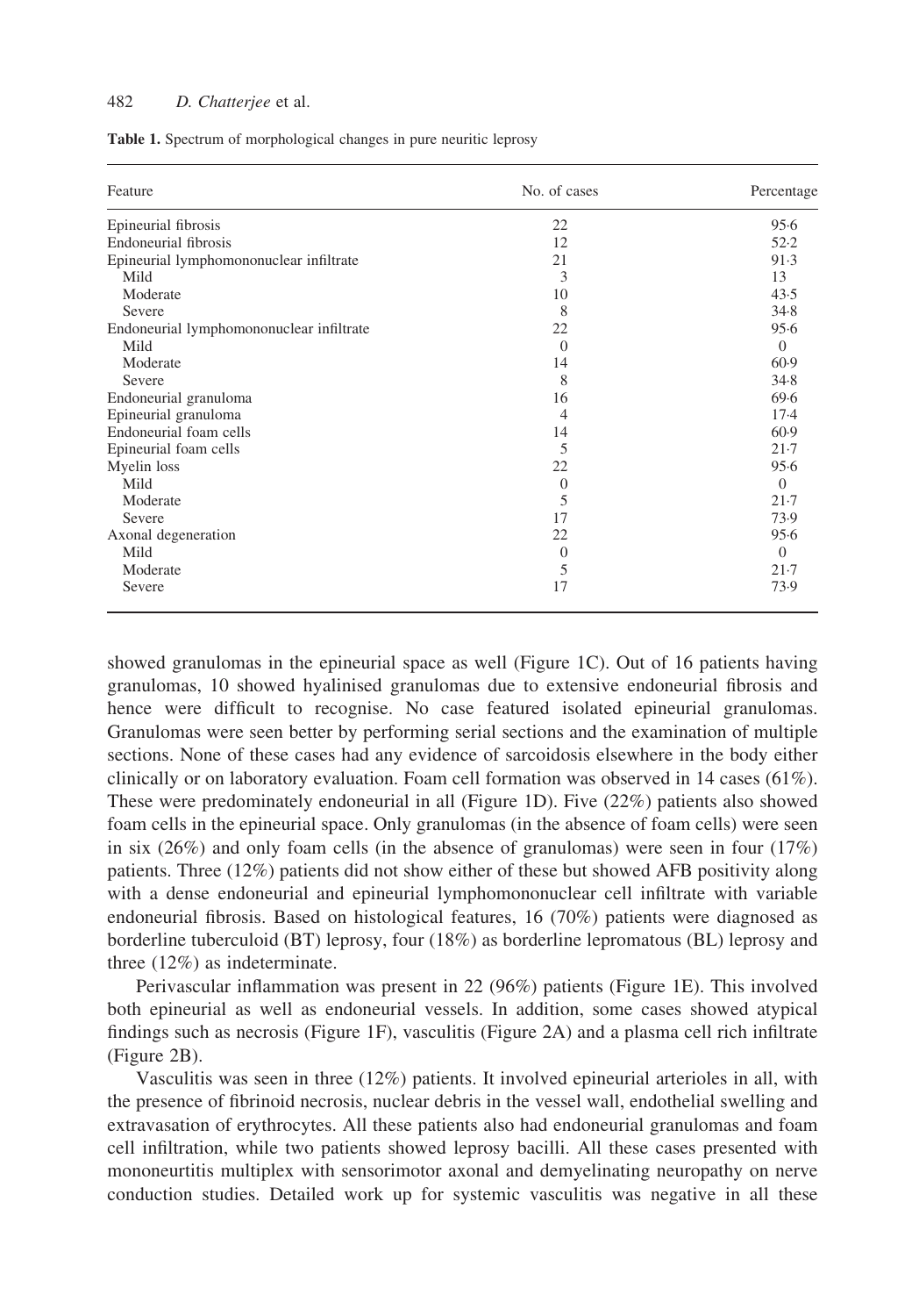<span id="page-5-0"></span>patients. One (4%) patient each showed endoneurial necrosis and endoneurial plasma cell rich infiltrate. One (4%) patient who was positive for leprosy bacilli showed normal morphology. Staining for acid fast bacilli was positive in 12 (52%) patients. We compared all the above mentioned histological parameters between leprosy bacilli positive and negative groups. There was no significant histological difference between positive and negative cases ([Table 2\)](#page-6-0).

Myelin and axonal losses ( $n = 22$ ; 95.6%) were a universal finding [moderate myelin] and axonal loss in five (22%); severe myelin and axonal loss in 17 (74%)] (Figure 2C and D).



Figure 2. (A) Photomicrograph of nerve biopsy showing the presence of small vessel vasculitis involving an arteriole in the epineurial space (HE,  $\times$ 400). (B) Presence of plasma cell rich endoneurial inflammation in a case of pure neural leprosy (HE, £400). (C) Luxol fast blue/periodic acid schiff (LFB/PAS) stain showing extensive loss of myelin  $(\times 100)$ . (D) Neurofilamant protein (NFP) immunostain showing complete loss of the axon in pure neural leprosy (immunohistochemistry,  $\times$ 200). (E) Well preserved myelin in a normal nerve biopsy highlighted by Luxol fast blue/periodic acid schiff (LFB/PAS) stain ( $\times$ 400). (F) NFP immunostain showing closely packed axons in a normal nerve biopsy (immunohistochemistry,  $\times$ 400).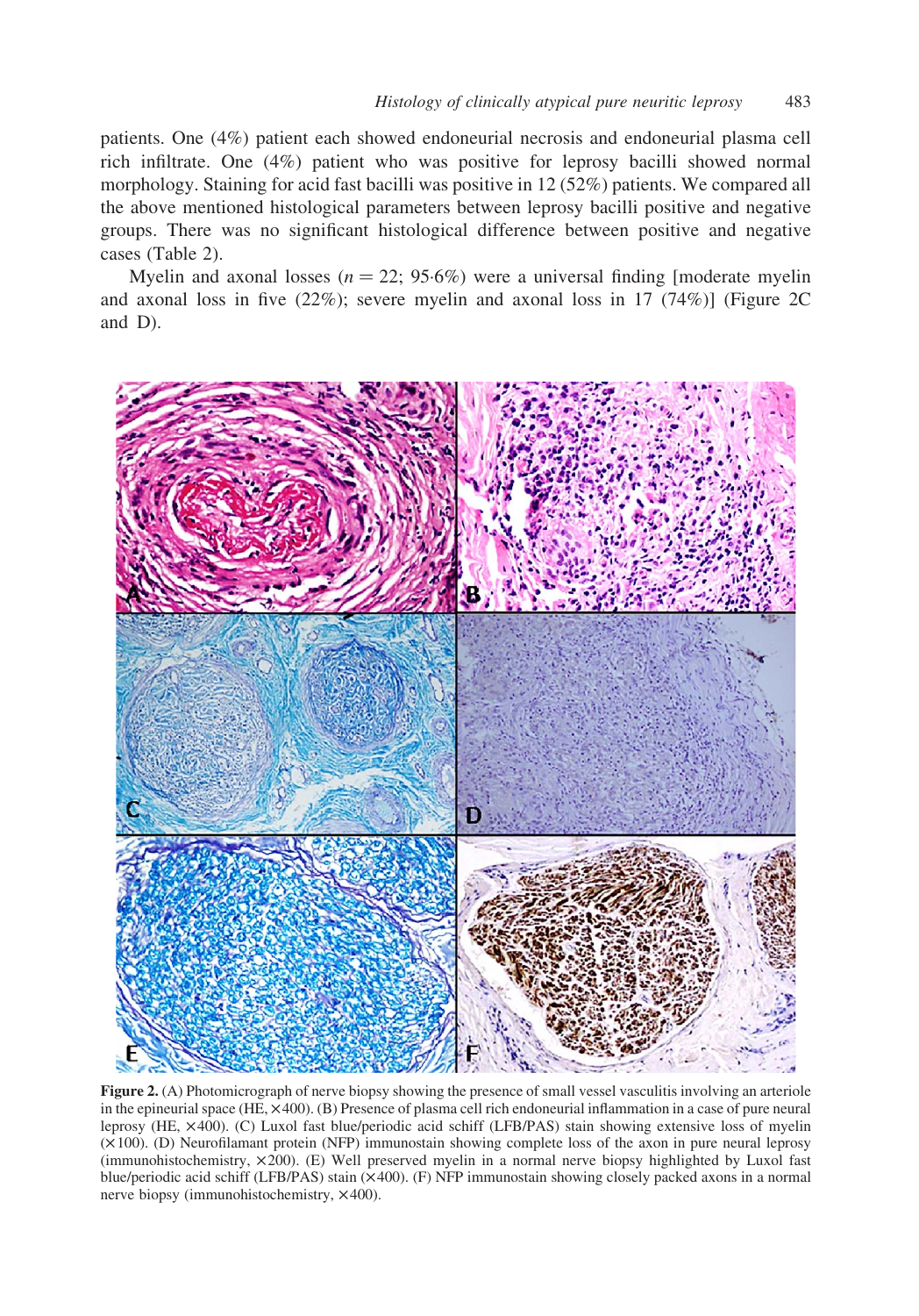#### <span id="page-6-0"></span>484 D. Chatterjee et al.

| Parameters                               | AFB positive cases (12) | $AFB$ negative cases $(11)$ |
|------------------------------------------|-------------------------|-----------------------------|
| Epineurial thickening                    | 11 $(91.6\%)$           | 11 $(100\%)$                |
| Endoneurial thickening                   | 5(41.6%)                | $6(54.5\%)$                 |
| Epineurial lymohomononuclear infiltrate  | 11 $(91.6\%)$           | $11(100\%)$                 |
| Endoneurial lymphomononuclear infiltrate | 11 $(91.6\%)$           | $11(100\%)$                 |
| Epineurial granuloma                     | 3(25%)                  | $1(9.1\%)$                  |
| Endoneurial granuloma                    | $10(83.3\%)$            | 8(72.7%)                    |
| Epineurial foam cells                    | $2(16.6\%)$             | $3(27.2\%)$                 |
| Endoneurial Foam cells                   | $8(66.6\%)$             | $7(63.6\%)$                 |
| Perivascular inflammation                | 11 $(91.6\%)$           | $11(100\%)$                 |
| <b>Vasculitis</b>                        | $2(16.6\%)$             | $1(9.1\%)$                  |
| <b>Necrosis</b>                          | $\Omega$                | $1(9.1\%)$                  |
| Myelin loss                              | 11 $(91.6%)$            | $11(100\%)$                 |
| Axonal loss                              | 11 $(91.6%)$            | 11 (100%)                   |

Table 2. Comparison of AFB positive and negative cases

## **Discussion**

HD continues to be an important public health problem in tropical countries including India, with profound social and economic consequences. Nerve involvement can occur in 60% of HD patients if adequate and prompt therapy is not started. Diagnosis of neural involvement in HD relies on clinical features supplemented by histopathological examination of skin and nerve. In the absence of skin involvement, the diagnosis of PNL remains challenging. Usually these patients present with nerve thickening and tenderness as well as sensory and motor impairment. However, these changes are non-specific and may not be present in all cases. Thus peripheral nerve biopsy remains the gold standard for the diagnosis of PNL. Histopathologists must be aware of the morphological spectrum of PNL. In the current study, HD was suspected clinically in 16 (70%) patients. This stresses the need for a high index of clinical suspicion for HD even in the absence of nerve thickening or other classic clinical features. Some centers prefer cytological examination of the nerve by fine needle aspiration cytology (FNAC) for the diagnosis of PNL. However, FNAC is not recommended as it may miss other conditions involving nerves and FNAC specimens may not give a clear indication as to which compartment of the nerve (epineurium, perineurium and endoneurium) is affected, a finding which is of utmost importance for the diagnosis of peripheral nerve pathology. Thus histopathology continues to be the most important diagnostic tool in these clinically ambiguous cases.

Our study highlights the wide histological spectrum observed in PNL. It also emphasises the involvement of neural compartments with specific histological features, and the importance of special stains and immunohistochemistry (IHC) as an adjunct to routine hematoxylin and eosin (HE) staining for the diagnosis of PNL. The male preponderance observed in our study was in accordance with various other studies, though the reason for male preponderance is unknown.<sup>8–11</sup>

Job CK,<sup>[12](#page-8-0)</sup> Antia *et al.*<sup>[13](#page-8-0)</sup> and Dastur *et al.*<sup>[14](#page-8-0)</sup> studied the histopathology of nerve biopsies from suspected HD patients and reported findings similar to the current study. Jardim *et al.*<sup>[15](#page-8-0)</sup>  $(n = 19)$  observed epineurial and endoneurial fibrosis to be present in 79% and 74% of PNL patients, respectively. Chimelli et al.<sup>[16](#page-8-0)</sup> ( $n = 53$ ) found inflammation, fibrosis and granulomas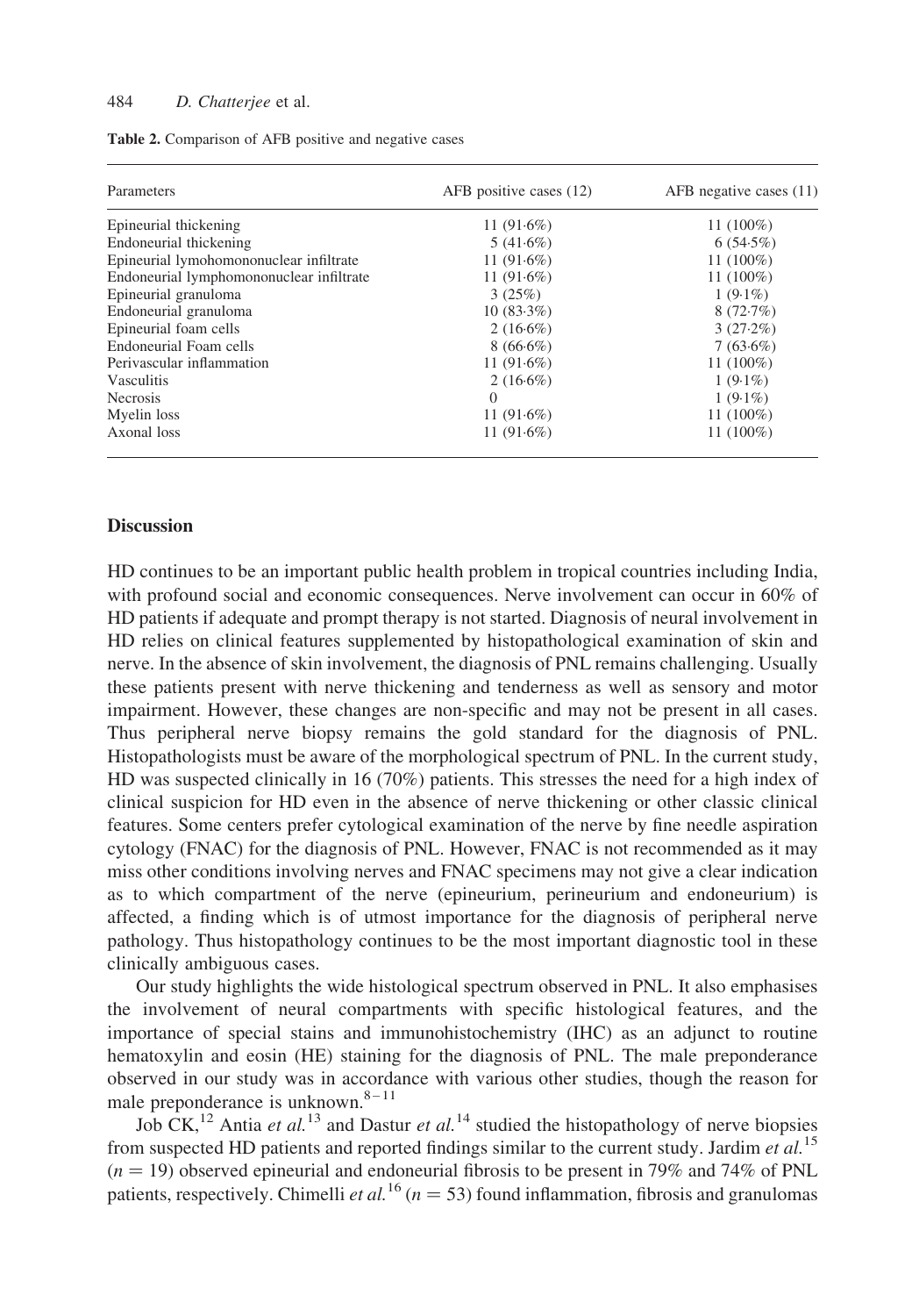in 75%, 66% and 13% of PNL patients, respectively. However they did not comment on specific neural compartment involvement. The current study revealed epineurial and endoneurial fibrosis in 96% and 52% of PNL patients, respectively, which is similar to previously published studies.<sup>[15](#page-8-0)</sup> The current study revealed epithelioid cell granulomas in 70% of patients, mainly in the endoneurium. In addition, four (17%) patients also showed epineurial granulomas. Thus the histological findings of clinically atypical PNL do not differ from PNL with a classical clinical presentation. Classically, the presence of endoneurial granulomas has been described in neural leprosy though there are descriptions of epineurial granulomas also. The presence of granulomas predominantly in the endoneurial compartment is highly suggestive of leprosy and this feature helps in differentiating PNL form other granulomatous inflammatory illnesses like sarcoidosis, which usually produce predominantly epineurial granulomas, although endoneurial involvement can be seen.<sup>17-18</sup> Out of 16 patients with granulomas, 10 showed extensive endoneurial fibrosis producing hyalinized granulomas, even masking them. Thus a careful search for granulomas should be made in such situations, with multiple sections. Chimelli *et al.*<sup>[16](#page-8-0)</sup> found evidence of vasculitis and myelin loss in 3% and 17% of patients, respectively, which is much less than our study.<sup>[16](#page-8-0)</sup> Vasculitis, though rare in HD, has been documented previously.<sup>19-20</sup> It probably represents Type 2 lepra reaction, which may or may not be associated with systemic manifestations. Vasculitis may be focal and patchy, so it may be missed unless the biopsy is examined at multiple serial sections. In the presence of histological features suggestive of vasculitis, the presence of significant endoneurial and epineurial inflammation in addition to vasculitis should raise the suspicion of HD with secondary vasculitis. In this study, we found almost universal loss of myelin and axons in almost all cases. This may be due to the use of sensitive histochemical stains like LFB/PAS for the evaluation of myelin and IHC for NFP for axonal loss. The myelin loss occurs due to damage of Schwann cells caused by the bacilli per se and axonal damage results from the destructive inflammatory process which occurs in these patients. $2<sup>1</sup>$  These changes must be incorporated into the final histopathological report to assess the degree of nerve damage by the neurologists/dermatologists. Antunes *et al.*<sup>[21](#page-9-0)</sup> and Hui *et al.*<sup>[5](#page-8-0)</sup> have also emphasised the utility of recognition of various histological parameters in AFB negative cases, similar to our study.

In the current study, we did not observe any significant difference in histology between AFB positive and AFB negative cases. Our results contrasted from those of Antunes et  $al$ <sup>[21](#page-9-0)</sup> who reported epineurial infiltrate, endoneurial infiltrate, endoneurial fibrosis and myelin loss to be more significant in the AFB-negative PNL group.<sup>[21](#page-9-0)</sup> This discrepancy may be due to selection bias as we selected only cases of PNL with atypical presentation and the study population does not truly represent the entire PNL cohort.

## Conclusion

Endoneurial lymphomononuclear inflammation, granulomas and foam cell infiltrate are histological features which are commonly seen in PNL. However all the features can involve the epineurial space as well. There may be variable epineurial and endoneurial fibrosis, depending on the duration of the disease. Necrosis, vasculitis and plasma cell rich infiltrate, though rare in PNL, may be observed occasionally. Myelin and axonal loss are almost universal, thus myelin staining and immunohistochemistry for Neurofilament Protein should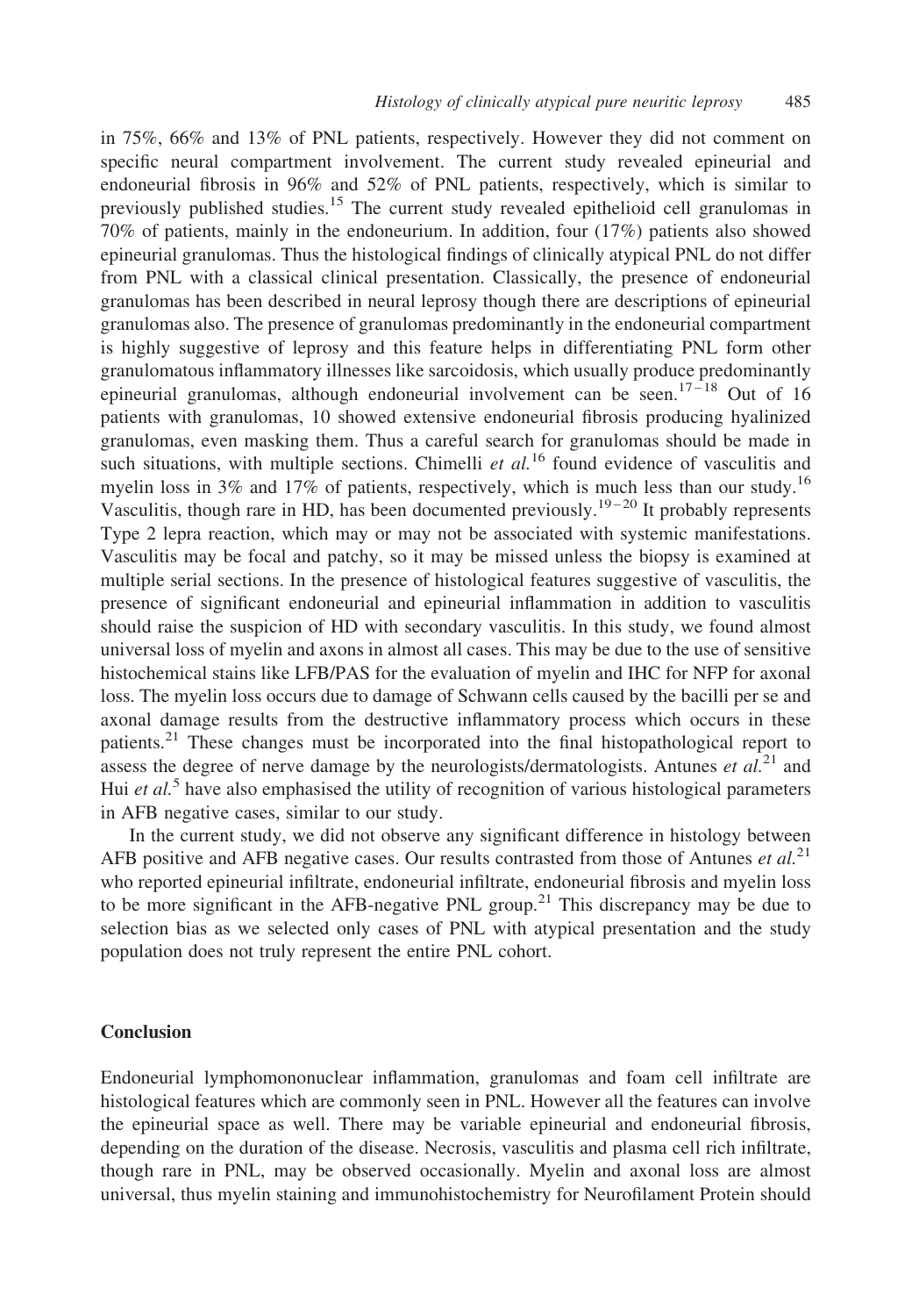<span id="page-8-0"></span>486 D. Chatterjee et al.

be performed to assess both parameters. Even in a morphologically normal biopsy, AFB staining should be performed on all clinically suspected PNL cases.

## **Contribution**

DC and GK analysed the data and prepared the manuscript. UN conceived the study idea, examined the skin biopsies, and reviewed the manuscript. DC and BDR analysed the nerve histology. TN, SD and MG provided the clinical information and critically reviewed the manuscript.

#### References

- <sup>1</sup> Global leprosy update, 2015: time for action, accountability and inclusion. *Releve epidemiologique hebdomadaire*, 2015; **91**: 405–420.
- 
- For a Girdhar BK. Neuritic leprosy. Indian J Lepr, 1996; 68: 35–42.<br>
<sup>2</sup> Sehgal VN, Sardana KS. "Intriguing" repercussions of primary neuritic leprosy during the evolution of leprosy across the leprosy spectrum. *Int J De*
- <sup>4</sup> Mahajan PM, Jogaikar DG, Mehta JM. A study of pure neuritic leprosy: clinical experience. *Indian J Lepr*, 1996;
- 68: 137–141.<br><sup>5</sup> Hui M, Uppin MS, Challa S *et al.* Pure neuritic leprosy: Resolving diagnostic issues in acid fast bacilli (AFB)negative nerve biopsies: A single centre experience from South India. Annals Indian Acad Neurol, 2015; 18:
- 292–297. 6 Skacel M, Antunes SL, Rodrigues MM *et al.* The diagnosis of leprosy among patients with symptoms of peripheral neuropathy without cutaneous lesions: a follow-up study. Arquivos de neuro-psiquiatria, 2000; 58:
- 800–807.<br><sup>7</sup> Antunes SL, Chimelli LM, Rabello ET *et al.* An immunohistochemical, clinical and electroneuromyographic correlative study of the neural markers in the neuritic form of leprosy. Brazilian J Med Biolog Res, 2006;  $39(8)$ :  $1071-1081$ .<br><sup>8</sup> McDougall AC, Harman DJ, Waudby H, Hargrave JC. Peripheral nerve biopsies in the diagnosis of leprosy in
- Aboriginal patients from the Northern Territory of Australia. J Neurol, Neurosurg Psychiatry, 1978; 41:
- 874–881.<br><sup>9</sup> Mendiratta V, Khan A, Jain A. Primary neuritic leprosy: a reappraisal at a tertiary care hospital. *Indian J Lepr*,
- 2006; 78: 261–267. 2010 Valemmar MS. Pure neuritic leprosy in India: an appraisal. *Int J Lepr Other Mycobact* 10 Kumar B, Kaur I, Dogra S, Kumaran MS. Pure neuritic leprosy in India: an appraisal. *Int J Lepr Other Mycob*
- Dis: official organ of the International Leprosy Association. 2004; 72: 284–290.<br><sup>11</sup> Reddy RR, Singh G, Sacchidanand S *et al.* A comparative evaluation of skin and nerve histopathology in single
- skin lesion leprosy. Indian J Dermatol, Venereol Leprol, 2005; 71: 401–405.<br><sup>12</sup> Job CK. Nerve damage in leprosy. Int J Lepr Other Mycobact Dis: official organ of the International Leprosy
- Association. 1989; <sup>57</sup>: 532–539. <sup>13</sup> Antia NH, Pandya SS, Dastur DK. Nerves in the arm in leprosy. 1. Clinical, electrodiagnostic and operative aspects. Int J Lepr Other Mycobact Dis: official organ of the International Leprosy Association. 1970;
- <sup>38</sup>: 12–29. <sup>14</sup> Dastur DK, Pandya SS, Antia NH. Nerves in the arm in leprosy. 2. Pathology, pathogenesis and clinical correlations. Int J Lepr Other Mycobact Dis: official organ of the International Leprosy Association. 1970; 38:
- 30–48.<br><sup>15</sup> Jardim MR, Antunes SL, Santos AR *et al.* Criteria for diagnosis of pure neural leprosy. *J Neurol*, 2003; **250**:
- $806-809$ .<br><sup>16</sup> Chimelli L, Freitas M, Nascimento O. Value of nerve biopsy in the diagnosis and follow-up of leprosy: the role of vascular lesions and usefulness of nerve studies in the detection of persistent bacilli. J Neurol, 1997; 244:
- 318–323. 17 Vital A, Lagueny A, Ferrer X et al. Sarcoid neuropathy: clinico-pathological study of 4 new cases and review of the literature. Clin Neuropathol, 2008; 27: 96–105.<br><sup>18</sup> Said G, Lacroix C, Planté-Bordeneuve V *et al.* Nerve granulomas and vasculitis in sarcoid peripheral neuropathy:
- a clinicopathological study of 11 patients. Brain, 2002; 125: 264–275.